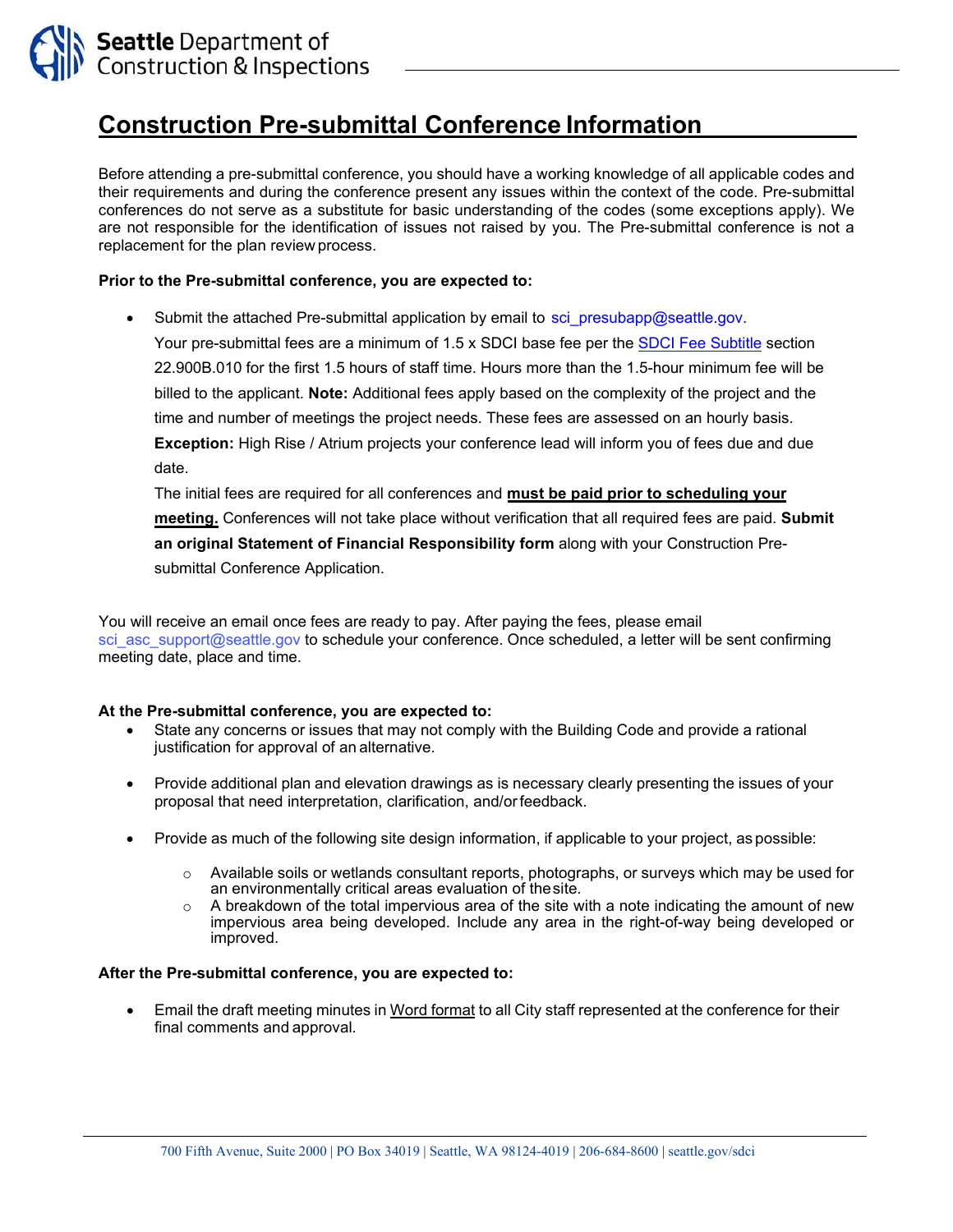

Applicant Services Center: (206) 684‐8850 TTY: 7‐1‐1 or (206) 233‐7156

## **Construction Pre-submittal Conference Application**

### **CONTACT INFORMATION**

| <b>Project Number:</b>                         |  |  |  |  |  |  |
|------------------------------------------------|--|--|--|--|--|--|
| <b>Project Address:</b>                        |  |  |  |  |  |  |
| Contact Person for this project:               |  |  |  |  |  |  |
| Contact Address (include zip):                 |  |  |  |  |  |  |
| Phone No:                                      |  |  |  |  |  |  |
| Email:                                         |  |  |  |  |  |  |
|                                                |  |  |  |  |  |  |
| How many persons will be attending conference? |  |  |  |  |  |  |
| Project Architect/Firm (if applicable):        |  |  |  |  |  |  |

#### **APPLICATION TYPE**

Check the box which most closely describes the type of questions you would like to address:

| Construction Only Pre-submittal Conference: An in-depth conference which primarily addresses            |
|---------------------------------------------------------------------------------------------------------|
| specific issues as they relate to the technical aspects of the Building Code. Subject matter experts on |
| the fire code, energy code, and geotechnical issues may also attend or have input. Land Use and         |
| other City departments experts will not be invited to attend this meeting.                              |

- **Energy / Mechanical Questions?** If all questions are related to energy/mechanical, please select Energy / Mechanical Pre-submittal Conference option below.
- **Geotechnical questions?** If all questions are related to geotechnical issues, a Geotechnical Coaching Appointment is needed instead of a construction pre-submittal conference. Please see ou[r Request for Paid Coaching Appointment](http://www.seattle.gov/Documents/Departments/SDCI/Forms/PaidCoachingAppointmentRequest.pdf) form.

**Energy / Mechanical Pre-submittal Conference:** An in-depth conference which will primarily address technical issues of the energy code and or mechanical code. Applicants who intend to comply with the energy code by other than the prescriptive requirements of the code are highly encouraged to discuss their approach with one of our technical experts prior to application submittal.

**Required High-Rise or Atrium Pre-submittal Conference:** An in-depth conference to address conceptual compliance for high-rise or atrium provisions in the building code. See the [High-Rise Pre-design Conference](https://www.seattle.gov/Documents/Departments/SDCI/Forms/HighRisePredesignConference.docx) Form.

**Smoke Control Pre-submittal Conference:** An in-depth conference to address conceptual approval of the design team approach to compliance with smoke control provisions of the Building Code.